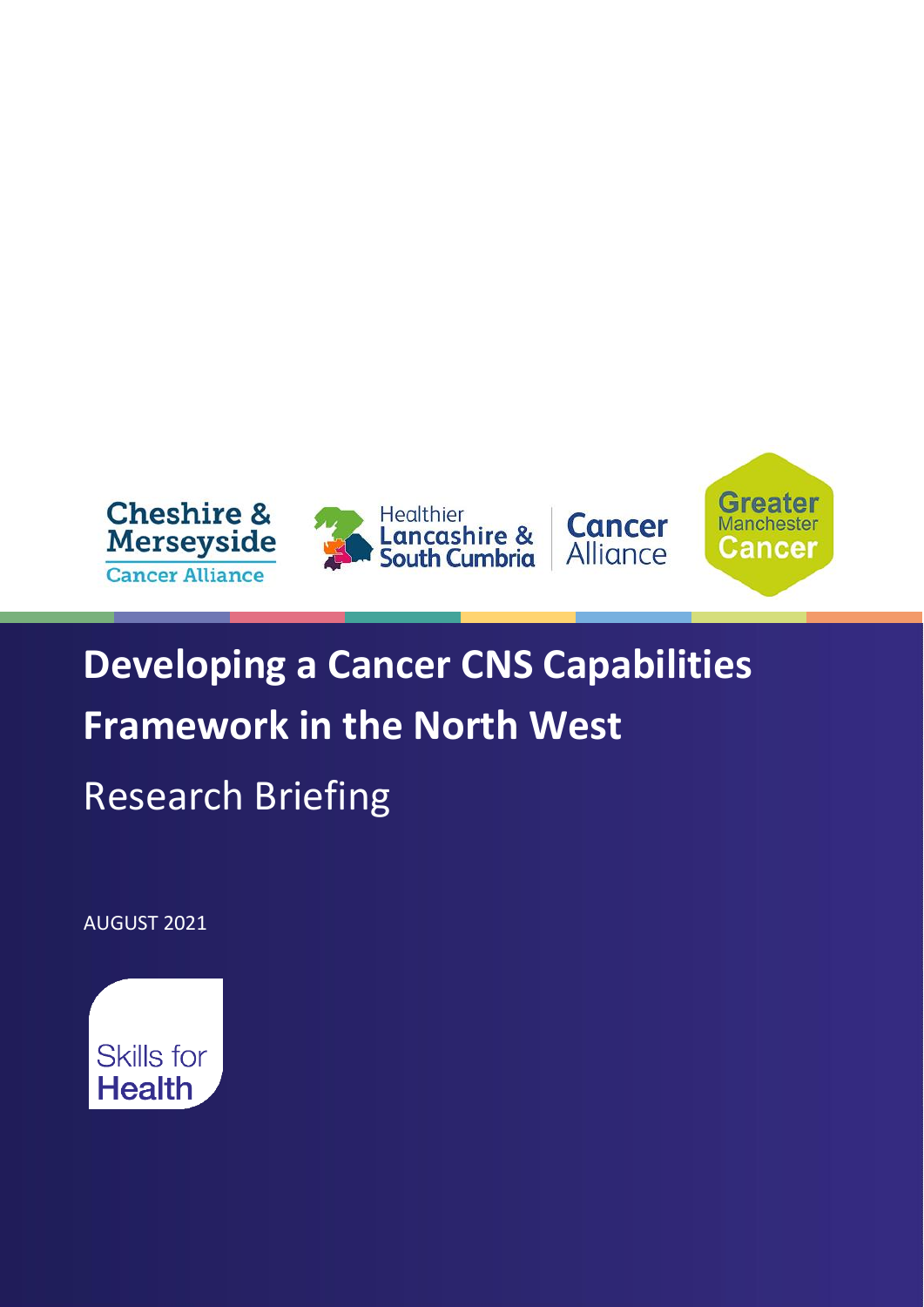### **Background**

The North West Cancer Alliance and Health Education England (HEE) commissioned Skills for Health to develop a Cancer Clinical Nurse Specialist (CNS) capability framework in the North West to inform the development of a national framework. The project is scheduled to run throughout 2021, leading to a launch of the framework in early 2022.

In order to do this, a research stage was included prior to the development of the framework with the aim of helping define the scope and review of current roles and responsibilities of the cancer CNS workforce in the North West. The research stage culminated with a workshop in which the Expert Group was invited to explore the emerging themes of the primary research.

### **Methodology**

The introduction of the CNS role has been pivotal in cancer care and has rapidly proved its value (Kerr, Donovan, & McSorley, 2021). However, confusion still exists around the responsibilities of the role, as it has been utilised inconsistently across organisations. This study aimed to provide some clarity towards the successful design of a capabilities framework.

A mixed-method technique was adopted to carry out this research which, when combined, offers the ability to triangulate findings to provide richer, more robust data. The research methods undertaken were desk research; an online survey (N=359); semi-structured depth interviews (N=42); and a world café workshop.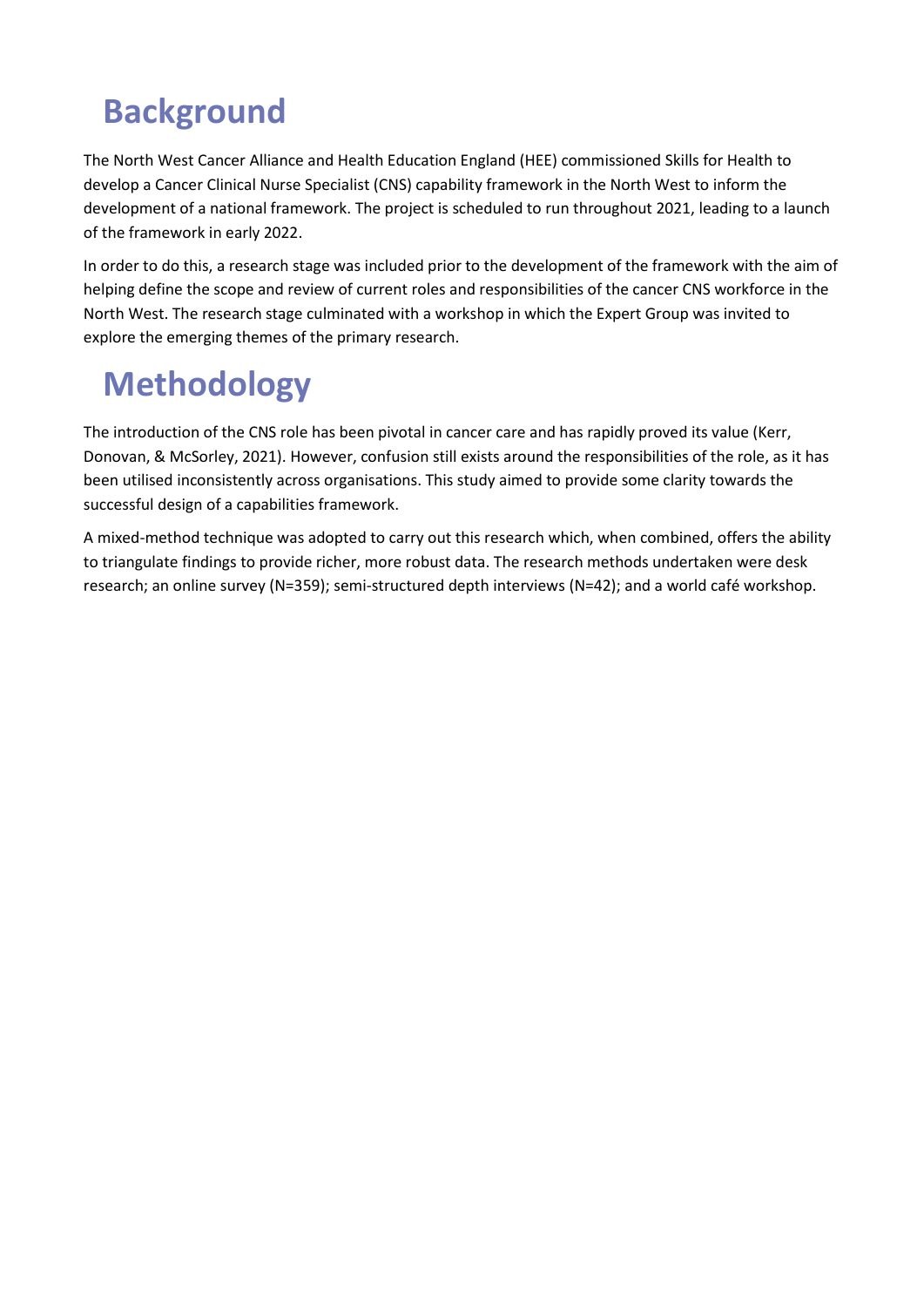## **Summary of findings**

Cancer CNS are a key contact for patients to support them during their treatment. They are the main person in charge of patients' care and are able to address important questions about their diagnosis, treatment, and support.

For CNSs to thrive in their roles, and organisations and patients to fully benefit from their knowledge and experience, it is important that managers and workforce departments understand the scope of the role. In 2017, UKONS with the Royal College of Nursing (RCN) developed the *Careers and Education Framework for Cancer Nursing,* which aimed to provide some clarification of the CNS role; at the time of writing of this report (June 2021), it is being updated<sup>1</sup>. Additionally, Macmillan Cancer Support has also developed the *Macmillan Competency Framework for Nurses Supporting People Living With Cancer and Affected by Cancer*<sup>2</sup> *.* Despite this, inconsistencies remain.

Seven themes emerged from the research, summary of each themes may be found in the following tables.

#### *Experience and entry pathways*

Before becoming CNSs at Band 7, most participants gained experience as Band 6s in wards which provided them with knowledge of the tumour group. A few of them came from chemotherapy, palliative care, or research roles, which introduced them to cancer care prior to becoming a clinical specialist.

#### **Key takeaways – training and entry routes**

- Most CNSs gain experience as Band 6s (e.g., secondment) which provided them with knowledge of the tumour group.
- Cancer CNSs learn about the role "on the job".
- Patient contact and continuous learning are the main reasons participants were motivated to become CNSs.
- Backgrounds are varied, but most have experience in cancer care and/or site-specific speciality experience. This exposure helped them in their specialist pathway.
- Limited training is provided at the beginning of their journey as CNSs.
- Cancer CNSs use their own initiative to seek learning opportunities and learn in the job as no specific career/learning pathway is available. This is particularly important during the first year after becoming a CNS.

#### *Roles and capabilities*

Participants were asked to provide a brief description of their current role and responsibilities and four main themes emerged from their responses: patient centred care, collaborative working, specialist clinical skills, and general skills. These are consistent with the qualitative findings during the interviews, although in the interviews there was a greater emphasis on leadership.

<sup>&</sup>lt;sup>1</sup> Framework is available to download from the RCN website: [https://www.rcn.org.uk/professional-development/publications/pub-](https://www.rcn.org.uk/professional-development/publications/pub-005718)[005718](https://www.rcn.org.uk/professional-development/publications/pub-005718)

<sup>&</sup>lt;sup>2</sup> Framework available following this link[: https://www.macmillan.org.uk/\\_images/competency-framework-for-nurses\\_tcm9-](https://www.macmillan.org.uk/_images/competency-framework-for-nurses_tcm9-297835.pdf) [297835.pdf](https://www.macmillan.org.uk/_images/competency-framework-for-nurses_tcm9-297835.pdf)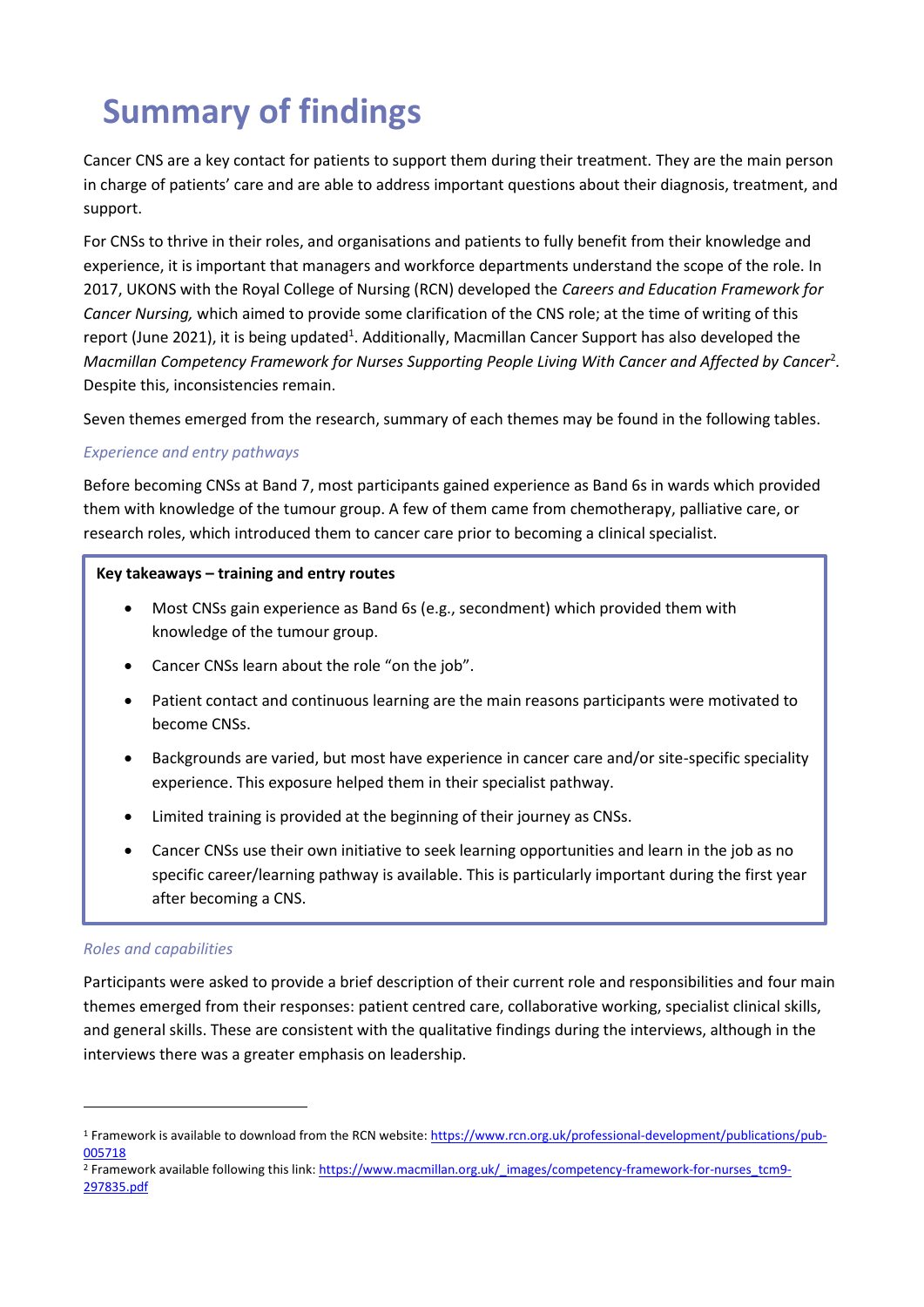In addition, were asked to rate how important a range of capabilities would be in order for Cancer CNSs to carry out their job effectively in the future. A summary of these is provided in the table below.

- Communication skills
- Patient Advocacy
- Person-centred care
- **Teamworking**
- Specialist Cancer Care

#### **Key takeaways – Roles and capabilities**

- CNS staff have **various roles, capabilities and responsibilities**. These include patient-centred care, patient-advocates, coordination of investigations, prescription, pre and post operational services.
- In addition, they **work alongside MDTs**, conducting such activities as team management, education and teaching, mentoring, project management and stakeholder engagement.
- **Specialist CNS skills and capabilities** also include advanced care planning, diagnostics and practice skills, complex symptom management, clinical assessments, nurse-led clinical reviews, research & evaluation. and end of life care.
- The main **barrier** impacting on their roles is **time constraints** followed by **staff shortages** and **lack of resources**.
- Patient care, clinical skills and leadership are the main capabilities emerging from the research.
- Patient care involves excellent communication skills, person-centred care, holistic practice, psychological and wellbeing support, patient advocacy, and teamworking.
- Clinical skills include a great knowledge of the cancer pathway, clinical assessment and therapeutic procedures, referrals, and symptom management. Non-medical prescribing was highly regarded by many, but not all CNSs, as enabling skills to improve their care and gain greater efficiency.
- Leadership involves high levels of autonomy, managing teams and managing complexity.
- Other relevant capabilities include education and mentoring, service development, research, additional patient support, and prevention.

#### **Most important capabilities Less important capabilities**

- Independent prescribing
- Active involvement in research
- Audit skills
- **Prevention**
- **Diagnosis**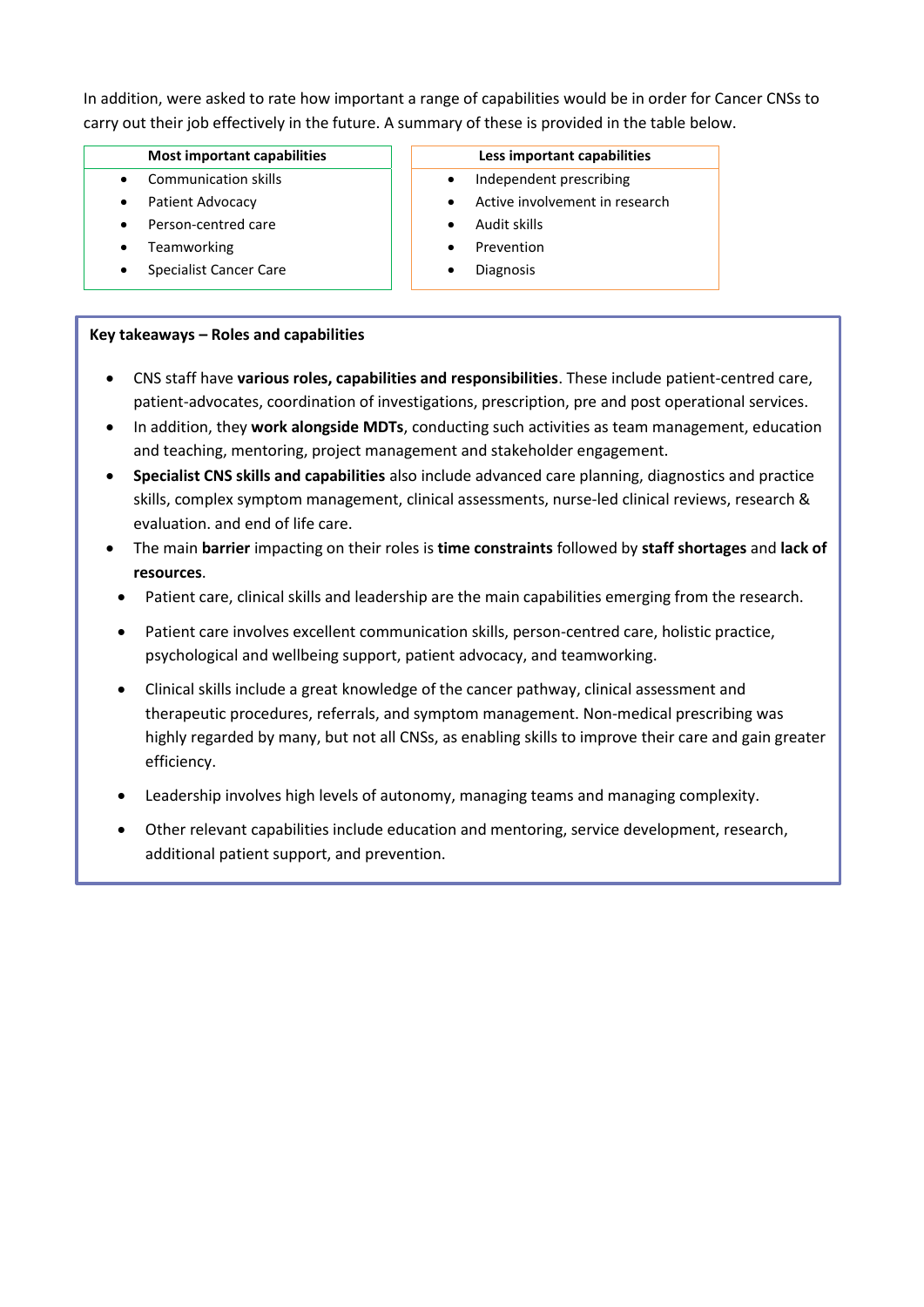#### **Key takeaways – Team**

- Flexible and part-time working was common in all teams.
- Most of the CNSs interviewed worked in small teams, of about 3-7 CNSs.
- Teams tend to have a majority of Band 7 CNSs with a few Band 6s; in addition, some teams also integrate Band 4 Cancer Care Coordinator or support worker.
- Band 6s CNSs mostly provide nursing support.
- Band 4s undertake administrative tasks, clinical examination support, and in some instances, they complete the Holistic Needs Assessments (HNA). This provides relief in CNSs' workload, increasing efficiency and quality of care for many of the teams.
- Managerial support to CNSs is highly dependent on their understanding of the CNS role.

#### **Key takeaways – the evolution of the role**

- Potential increase in medicalisation of the role.
- Increased levels of complexity. Knowledge to evolve to better support patients and how different elements of their life interact and impact health outcomes.
- More responsibility and higher level of autonomy with increasing nurse-led clinics.
- Involvement in service development.
- More strategic responsibilities as they collaborate with other roles (e.g., associate practitioners), and other areas of cancer care (e.g., palliative care) which may create overlap between CNS across pathways.
- New ways of working might be needed as demand increases but staffing remains stable.

#### **Key takeaways – professional identity**

- The role of the Cancer CNS has evolved and continues to evolve, although the descriptor of "key worker" for the patient remains.
- Colleagues misunderstanding the role have a negative impact on CNSs and increases feelings of isolation and self-doubt.
- There are fears around the risks of becoming "mini-doctors", the erosion of the role linked to the progressive gain of independence, and the furthering of nursing identity.
- Confusion about the differences between CNSs and ANPs exist for many participants. Although two main views are prevalent: 1) ANP as a progression step for CNS, 2) ANP as an alternative pathway to specialist nursing.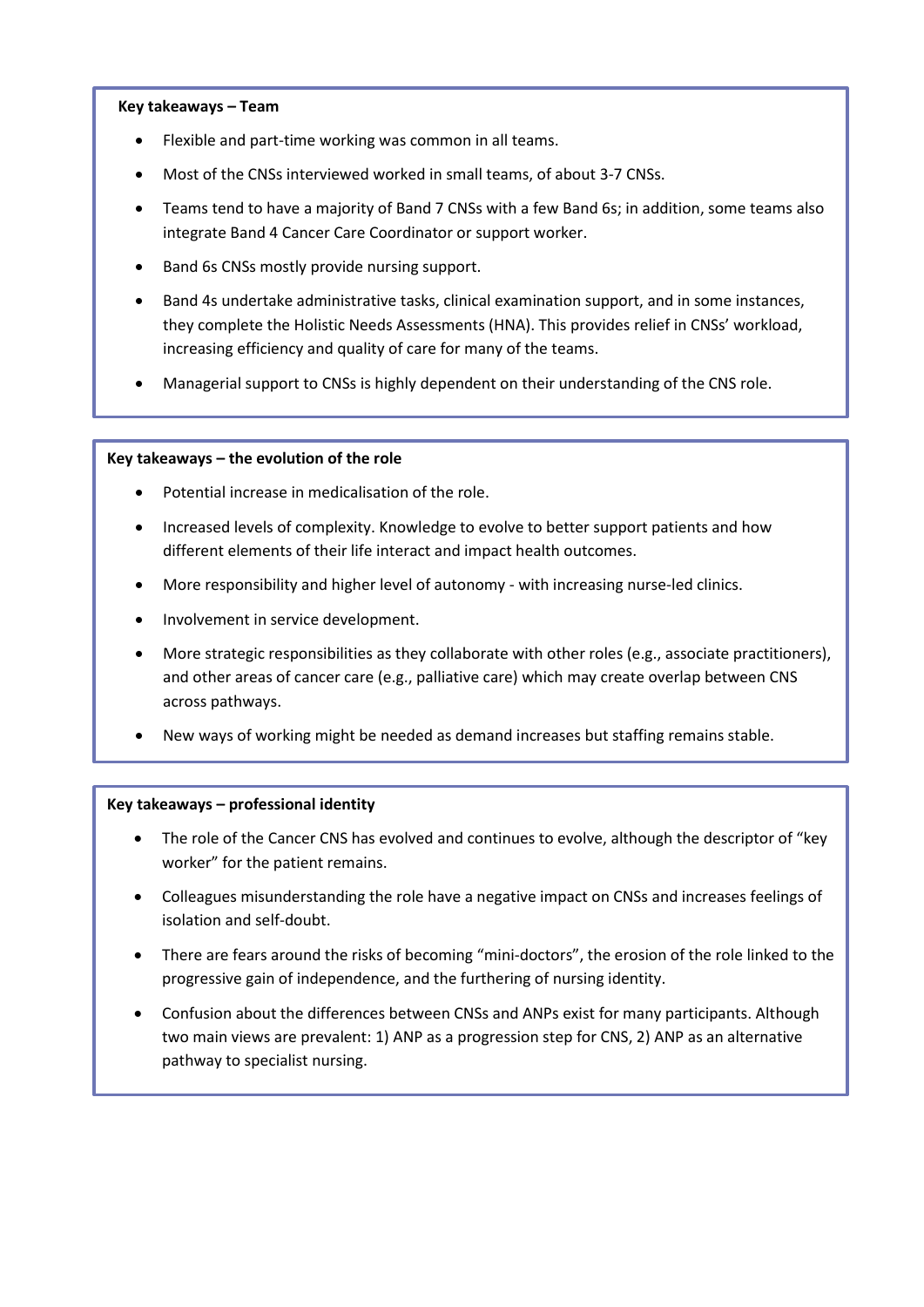#### **Key takeaways – clinical supervision**

- The role is very emotionally demanding and presents challenging and complex situations which might require support.
- Those who use clinical supervision find it useful to receive reassurance, care, and support.
- Groups that are smaller, with regular attendees, and run with a regular schedule are considered the most suitable.
- The skills of the facilitator greatly influence the experience.
- COVID-19 has had a great impact on access and availability for clinical supervision.
- People who do not attend clinical supervision tend to be: 1) new recruits who have never attended and do not see the benefit, 2) experienced nurses who find the support elsewhere (e.g., other CNSs) and feel they only needed it at the beginning of their career, and 3) people who wish to attend but time pressures or other external factors have impeded it.

#### **Key takeaways – COVID-19 impact**

- Telephone/video conferencing introduced likely to remain for many consultations.
- Some clinics were halted during the first months of the pandemic.
- Building rapport was difficult when face-to-face consultations were not taking place. These were quickly resumed.
- Level of work declined in some cases as they were not receiving referrals from GPs. Workload is starting to be at similar levels as before the pandemic now, and it is expected to increase in the following months.
- Levels of responsibility and autonomy increase as colleagues/ supervisors redeployed
- Flexible and homeworking was introduced successfully.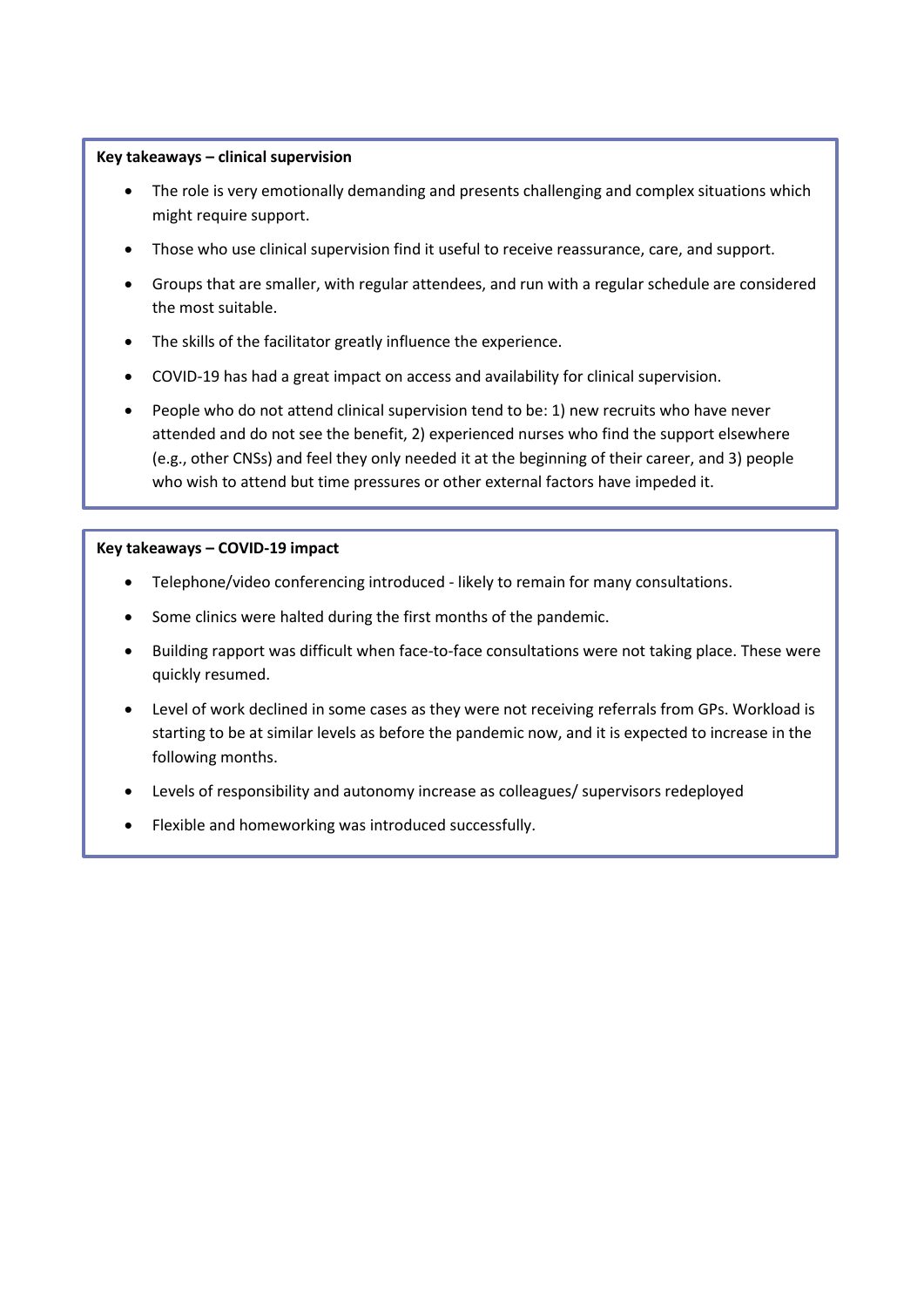### **Recommendations**

New approaches to care delivery and organisational design are emerging in response to demographic changes, more complex patients, shift in policy as well as a range of financial pressures. Technological advances are also playing a central role in supporting the development of these new models such as facilitating collaboration and integration across multiple care providers and settings, improving communication between patients and professionals, increasing efficiency and empowering patients to manage their health and wellbeing more effectively, thus there is the need for a workforce that can meet these demands.

Confusion still exists around the responsibilities of the role, as it has been utilised inconsistently across organisations. This study aimed to provide some clarity towards the successful design of a capabilities framework. Many reasons exist that explain this confusion. Results of this research are consistent with previous findings in the diversity of titles, and these not necessarily being indicative of seniority. Despite a push from Lead Cancer Nurses and other workforce professionals to establish the CNS role as Band 7, this is not consistent in all organisations that have participated in the study. Band 7 CNSs and Band 6 CNSs often share the same title, yet do not share the same level of responsibility. Titles such as "Junior CNS", or "Senior CNS" are used in some organisations to differentiate them, but this is not consistent.

Additionally, there is a body of literature describing the lack of awareness of healthcare professionals of the differences between Advanced Nurse Practitioners (ANP) and CNSs (Cooper, McDowell, & Raeside, 2019). This has increased feelings of isolation within the profession which have been exacerbated by inconsistent learning and development support in the transition to the role. Establishing a strong professional identity is important for nurses, and many struggle in new roles (Scholes, 2008).

Nursing is changing with cancer care, and inevitably the role of CNSs is constantly evolving. Findings indicate that the role is becoming more autonomous and independent, with a higher need of specialised clinical knowledge. Additionally, there is also a growing need for certain CNSs to remain generalists within cancer care. This need is highly linked to the policy motivation of bringing care closer to home. Managing this balance of the highly specialised CNS and the generalist within the specialism will be a challenge for service and workforce planners to face. However, a Cancer CNS capabilities framework should consider this in their design in order to provide guidance.

Threats to professional identity can also be addressed in the framework, as further clarification is needed regarding the space CNSs occupy within the Skills for Health Careers Framework, and lessons can be learned from the publication of the Advanced Practice Framework (Health Education England, 2017). A recent evaluation reached similar conclusions, in which the ANP role was perceived as either an advanced level of practice – career progression – or as a new generic role in the medical model. As a result, many CNSs believe they need to become ANPs in order to progress. There is a lack of clarity on the possible career pathways and space for growth for CNSs and how seniority and experience is recognised. Local solutions have spurred across the North West; for example, Salford Royal Foundation Trust in Greater Manchester have introduced Development Posts by which nurses with an interest in becoming CNSs but who are not yet ready to take on the responsibility are working as Band 6s whilst training to ultimately graduate as Band 7s. An evaluation of these initiatives would provide further insight into the possibility of standardisation and national rollout. These initiatives and subsequent evaluation would also formalise the need to establish the CNS role as Band 7. Similar programmes have also been running in the north, east and central London, through Health Education North Central London with success (see evaluation by Whittaker, Hill and Leary (2017) for further details). Solutions such as these, accompanied by a recognised capabilities framework have the potential to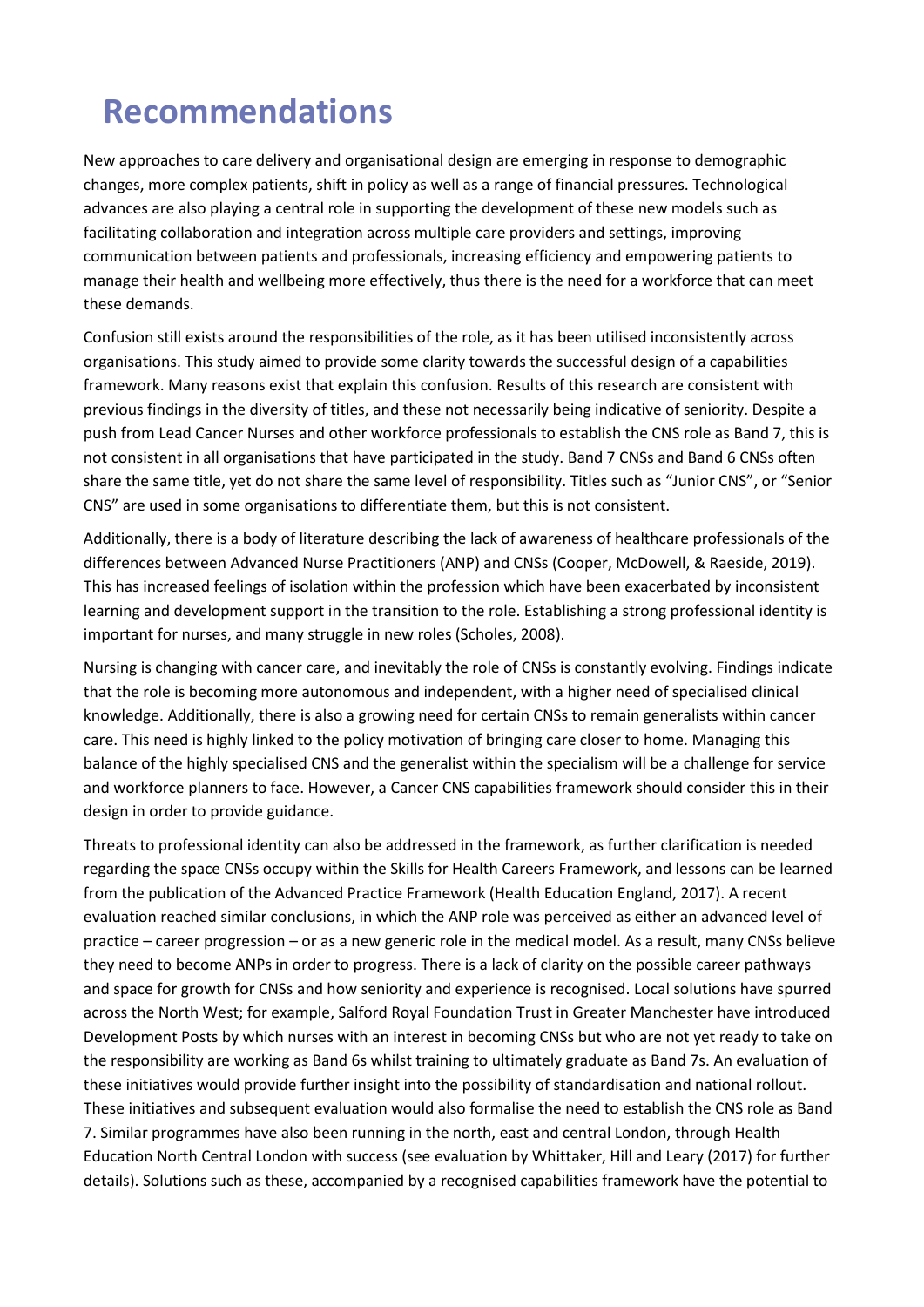address workforce challenges faced by CNSs, including recruiting and retention, by providing structured entry and progression pathways.

Results highlight the importance of the four pillars of nursing in defining the core capabilities of the role, regardless of pathway and location. However, it should also be recognised the importance of some advanced practice capabilities as they become increasingly relevant in the future. This evolution could be captured in a tier system, for example.

In summary, there are several areas where a Cancer CNS Capabilities Framework can provide guidance and address many of the concerns raised in the report to enable the sustainability of the role whilst raising its profile and aligning with existing frameworks and roles, for example by providing:

- consistency and clarity in role definitions
- clarification on entry routes to this area of practice
- pathways for career development and progression
- minimum standards for commissioners of cancer services
- support for workforce planning for CNS roles
- recognised learning outcomes for CNS education and training programmes.

The development of a Cancer CNS Capabilities Framework must be taken forward in close collaboration with other complementary programmes of work. This includes the update of the Careers and Education Framework for Cancer Nursing by the Royal College of Nursing, as well as Macmillan's Competency Framework for Nurses. This last document is unique in its provision of a toolkit that may aid in the operationalisation of the framework. Therefore, any further work needs to align with existing documents to reduce the persistent inconsistencies that have traditionally surrounded the CNS role, and collaboration is recommended to ensure the effective and widespread implementation of the framework.

### Other recommendations:

Responding to these challenges and recommendations should support the expansion of the Cancer CNS workforce and the development of a Cancer CNS Capabilities Framework able to meet the needs of the workforce.

#### *Training and development support*

- Although it is no surprise that the main **barriers** impacting on staff roles are **time constraints**, **staff shortages** and **lack of resources**, it is important to be seen to respond to these issues. It would be advisable to set up some form of working group to understand how these challenges could be approached, what risks are involved and how those risks can be mitigated.
- **Designated study days would be helpful** in particular, participants would welcome a sectoral Professional Development Plan (including a workbook and study time), which would be helpful for newly qualified CNSs, perhaps.
- With one in eight staff having **no access to Continuous Professional Development (CPD),** funding channels / opportunities need to be made available **more consistently** and these channels / opportunities should be **better communicated** to staff.
- **Induction is currently not meeting the needs** of new CNSs, therefore there is a need to provide appropriate support particularly at induction.
- Staff state that **'Limited training is provided at the beginning of their journey as CNSs.'** Allied to the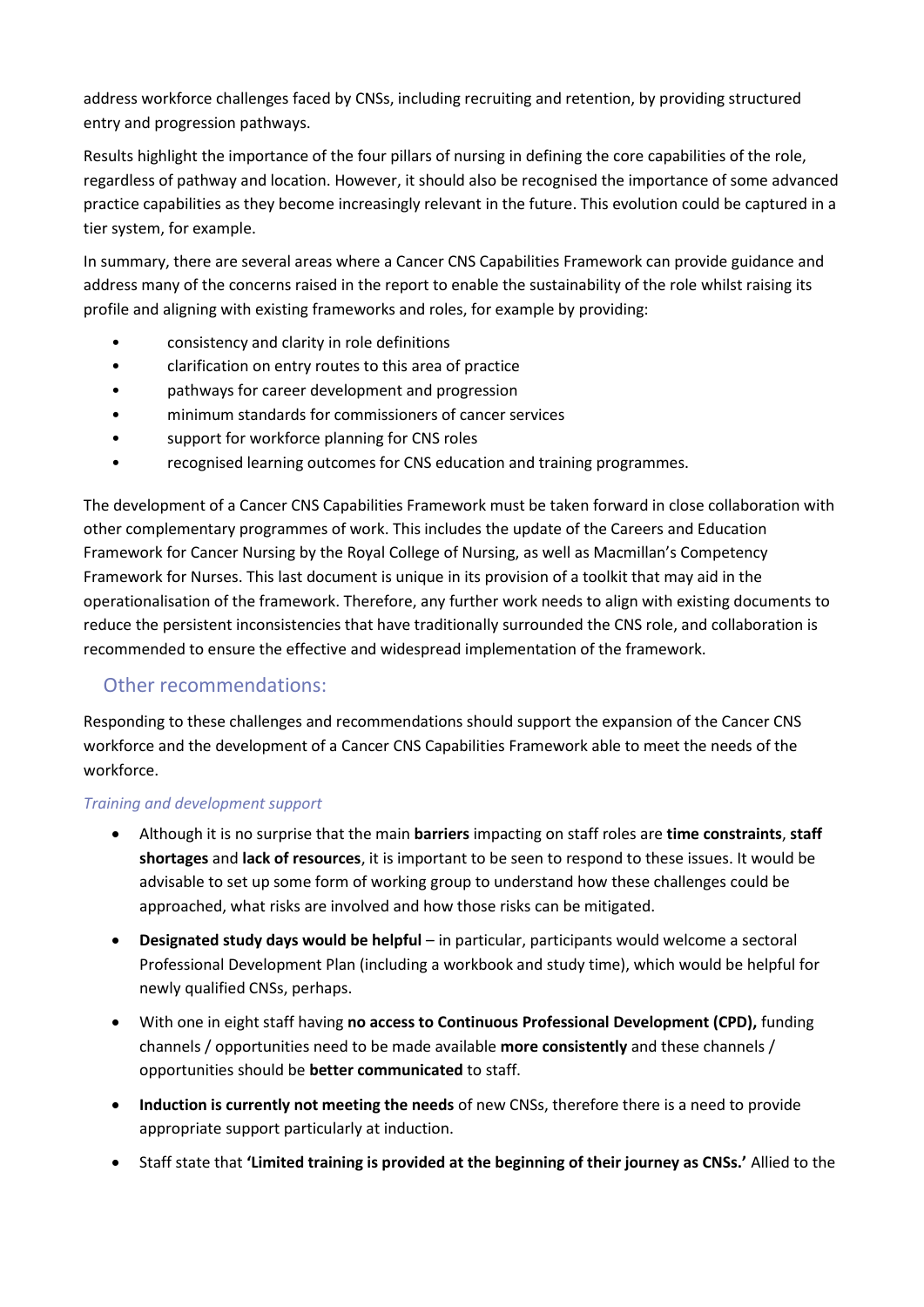negative comments on induction, this reflects a need to address with some urgency the experience of new recruits (or experienced staff transferring from other roles).

#### *Clinical supervision*

- Although **most staff have access** to clinical supervision, this varies in terms of regularity and formality. It would be advisable, in the **interests of consistency and equality**, to set **minimum standards** in terms of the **timings** and **frequency** of formal supervision.
- Further investigation should be considered into the **issue of supervision** as it relates to *Urology*, where around a quarter of staff working in this pathway were **dissatisfied** with their supervision.

#### *Roles and responsibilities*

- **Inconsistency** and a lack of understanding appear to characterise the expected **career trajectory** of CNS staff. Staff talk of having to use their own initiative in seeking learning opportunities and of there being no specific learning/career pathway available. There needs to be consistency and clarity in terms of objectives, direction, opportunities, support and expectations (particularly important in those early years).
- There needs to be a **focused assessment** of where CNS roles are heading, what might **influence** this and what **action** needs to be taken (when and by whom) in order to **plan** and **prepare**. This needs to consider and set out **responses to issues** such as the potential increase in medicalisation of the role; increased levels of complexity; diagnostic and prescribing responsibilities, prescribing, changes in levels of autonomy, strategic input and involvement in service development.
- **Effective communication** of the role of Cancer CNS to non-CNS colleagues will be increasingly important alongside maintenance of the descriptor "key worker" in the eyes of the patient. This will ensue that misunderstandings do not negatively impact on, and exacerbate feelings of isolation and self-doubt amongst, CNS staff.
- There appears to be a **lack of diversity** in terms of the demographic profiles and protected characteristics of CNS staff. Being representative of communities and patients is important and it would be beneficial to investigate ways in which equality, diversity and inclusion and more representative staffing could be promoted.
- **Quantifying** the CNS workforce and their workloads remains a challenge. Alternative routes to selfreporting methods would provide a closer approximation to the numbers and their impact. Further engagement of data controllers and a review of workforce coding systems would aid to understand the size of the cancer nursing workforce and its diversity in terms of roles and bands.

#### *COVID-19 recovery*

• The **pandemic** has exerted a **considerable impact** on all staff, disrupting normal working, prompting redeployment and putting additional strain on an already strained workforce. In responding to COVID-19, many employers (across and beyond the health sector) have used the unprecedented situation as an opportunity to instigate activity focused on the development of **resilience protocols and support structures** for their staff. It would be advisable that those employers covered by this research adopt similar, **positive practises**, to address and plan for issues such as collaboration, improved communication skills, efficiency, integration of services, increased hygiene, infection control awareness and the impact on mental and physical health.